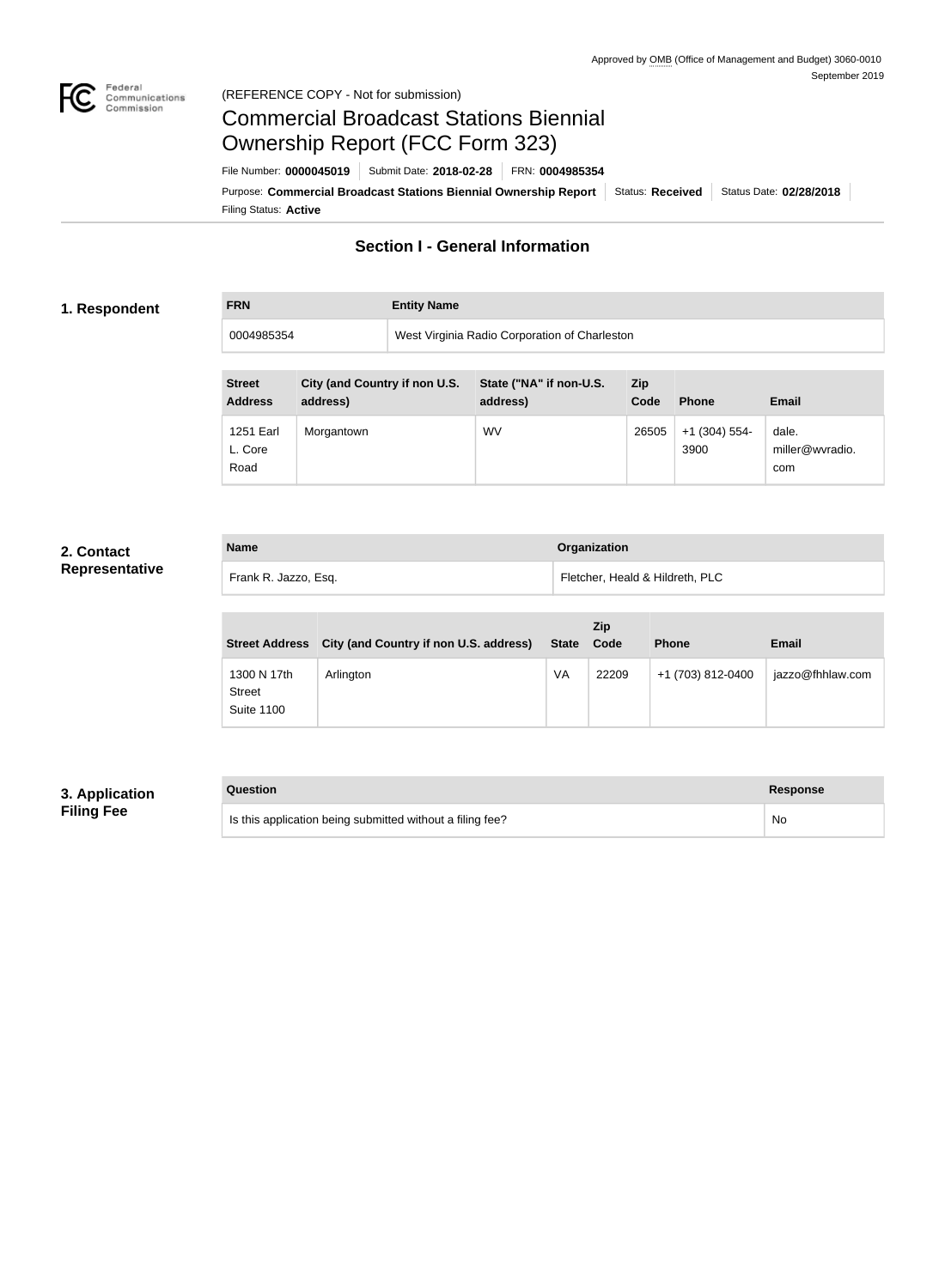| <b>Fees</b> | <b>Application Type</b> | <b>Form Number</b> | <b>Fee Code</b> | Quantity | <b>Fee Amount</b> | <b>Subtotal</b> |
|-------------|-------------------------|--------------------|-----------------|----------|-------------------|-----------------|
|             | Biennial                | Form 323           | MAR             |          | 85                | \$490.00        |
|             |                         |                    |                 |          | Total             | \$490.00        |

## **4. Nature of Respondent**

| (a) Provide the following information about the Respondent: |                        |  |
|-------------------------------------------------------------|------------------------|--|
| <b>Relationship to stations/permits</b>                     | Licensee               |  |
| <b>Nature of Respondent</b>                                 | For-profit corporation |  |

**(b) Provide the following information about this report:**

| <b>Purpose</b> | Biennial                                                                                                                                                                               |
|----------------|----------------------------------------------------------------------------------------------------------------------------------------------------------------------------------------|
| "As of" date   | 10/01/2017                                                                                                                                                                             |
|                | When filing a biennial ownership report or validating<br>and resubmitting a prior biennial ownership report, this<br>date must be Oct. 1 of the year in which this report is<br>filed. |

### **5. Licensee(s) and Station(s)**

### **Respondent is filing this report to cover the following Licensee(s) and station(s):**

| Licensee/Permittee Name                       | <b>FRN</b> |
|-----------------------------------------------|------------|
| West Virginia Radio Corporation of Charleston | 0004985354 |

| Fac. ID No. | <b>Call Sign</b> | <b>City</b>        | <b>State</b> | <b>Service</b> |
|-------------|------------------|--------------------|--------------|----------------|
| 19534       | <b>WSWW</b>      | <b>CHARLESTON</b>  | <b>WV</b>    | AM             |
| 19535       | WKAZ-FM          | MIAMI              | <b>WV</b>    | FM             |
| 71433       | WRVZ             | <b>POCATALICO</b>  | <b>WV</b>    | FM             |
| 71660       | <b>WCHS</b>      | <b>CHARLESTON</b>  | <b>WV</b>    | AM             |
| 71661       | <b>WKWS</b>      | <b>CHARLESTON</b>  | <b>WV</b>    | FM             |
| 71662       | <b>WKAZ</b>      | <b>CHARLESTON</b>  | <b>WV</b>    | AM             |
| 71663       | <b>WVAF</b>      | <b>CHARLESTON</b>  | <b>WV</b>    | FM             |
| 87134       | <b>W237AZ</b>    | <b>CHARLESTON</b>  | <b>WV</b>    | <b>FX</b>      |
| 157126      | <b>W283AQ</b>    | <b>CROSS LANES</b> | <b>WV</b>    | <b>FX</b>      |

## **Section II – Biennial Ownership Information**

**1. 47 C.F.R. Section 73.3613 and Other Documents**

Licensee Respondents that hold authorizations for one or more full power television, AM, and/or FM stations should list all contracts and other instruments set forth in 47 C.F.R. Section 73.3613(a) through (c) for the facility or facilities listed on this report. In addition, attributable Local Marketing Agreements (LMAs) and attributable Joint Sales Agreements (JSAs) must be disclosed by the licensee of the brokering station on its ownership report. If the agreement is an attributable LMA, an attributable JSA, or a network affiliation agreement, check the appropriate box. Otherwise, select "Other." Non-Licensee Respondents, as well as Licensee Respondents that only hold authorizations for Class A television and/or low power television stations, should select "Not Applicable" in response to this question.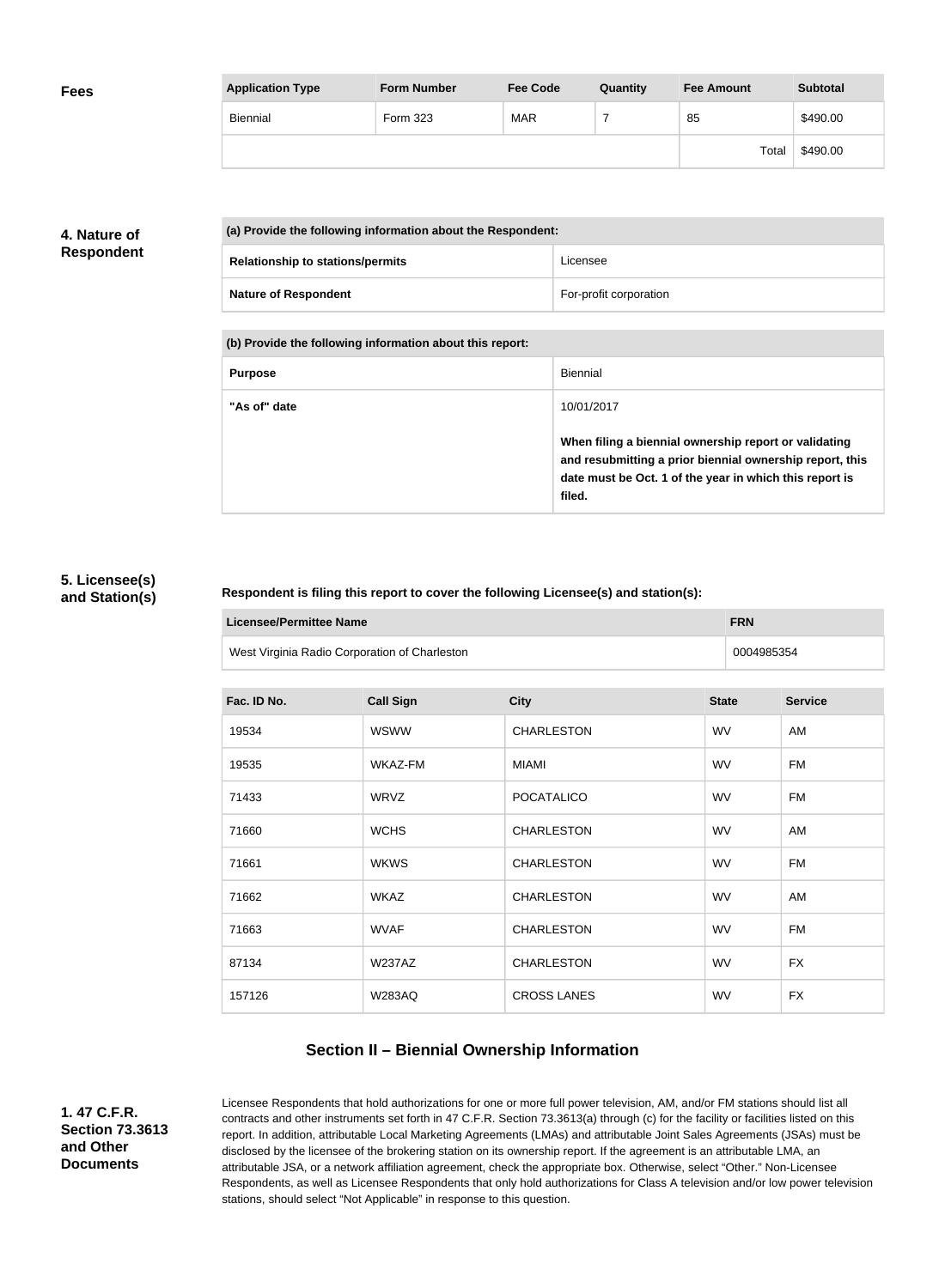| Document Information                            |                                                           |  |
|-------------------------------------------------|-----------------------------------------------------------|--|
| Description of contract or instrument           | Articles of Incorporation                                 |  |
| Parties to contract or instrument               | State of West Virginia                                    |  |
| Date of execution                               | 05/1992                                                   |  |
| Date of expiration                              | No expiration date                                        |  |
| <b>Agreement type</b><br>(check all that apply) | Other<br><b>Agreement Type: Articles of Incorporation</b> |  |

### **Document Information**

| Description of contract or instrument           | By Laws                                                          |
|-------------------------------------------------|------------------------------------------------------------------|
| Parties to contract or instrument               | Shareholders of West Virginia Radio Corporation of<br>Charleston |
| Date of execution                               | 06/1992                                                          |
| Date of expiration                              | No expiration date                                               |
| <b>Agreement type</b><br>(check all that apply) | Other<br><b>Agreement Type: By Laws</b>                          |

#### **Document Information**

| Description of contract or instrument           | <b>Stock Pledge Agreements</b>                                                                |
|-------------------------------------------------|-----------------------------------------------------------------------------------------------|
| Parties to contract or instrument               | Shareholders of West Virginia Radio Corporation of<br>Charleston and Huntington National Bank |
| Date of execution                               | 12/2008                                                                                       |
| Date of expiration                              | No expiration date                                                                            |
| <b>Agreement type</b><br>(check all that apply) | Other<br><b>Agreement Type: Stock Pledge Agreements</b>                                       |

### **2. Ownership Interests**

**(a)** Ownership Interests. This Question requires Respondents to enter detailed information about ownership interests by generating a series of subforms. Answer each question on each subform. The first subform listing should be for the Respondent itself. If the Respondent is not a natural person, also list each of the officers, directors, stockholders, non-insulated partners, non-insulated members, and any other persons or entities with a direct attributable interest in the Respondent pursuant to the standards set forth in 47 C.F.R. Section 73.3555. (A "direct" interest is one that is not held through any intervening companies or entities.) List each interest holder with a direct attributable interest in the Respondent separately.

Leave the percentage of total assets (Equity Debt Plus) field blank for an interest holder unless that interest holder has an attributable interest in the Respondent solely on the basis of the Commission's Equity Debt Plus attribution standard, 47 C.F.R. Section 73.3555, Note 2(i).

In the case of vertical or indirect ownership structures, list only those interests in the Respondent that also represent an attributable interest in the Licensee(s) for which the report is being submitted.

Entities that are part of an organizational structure that includes holding companies or other forms of indirect ownership must file separate ownership reports. In such a structure do not report, or file a separate report for, any interest holder that does not have an attributable interest in the Licensee(s) for which the report is being submitted.

Please see the Instructions for further detail concerning interests that must be reported in response to this question.

The Respondent must provide an FCC Registration Number for each interest holder reported in response to this question. Please see the Instructions for detailed information and guidance concerning this requirement.

| <b>Ownership Information</b> |            |  |
|------------------------------|------------|--|
| <b>FRN</b>                   | 0004985354 |  |
|                              |            |  |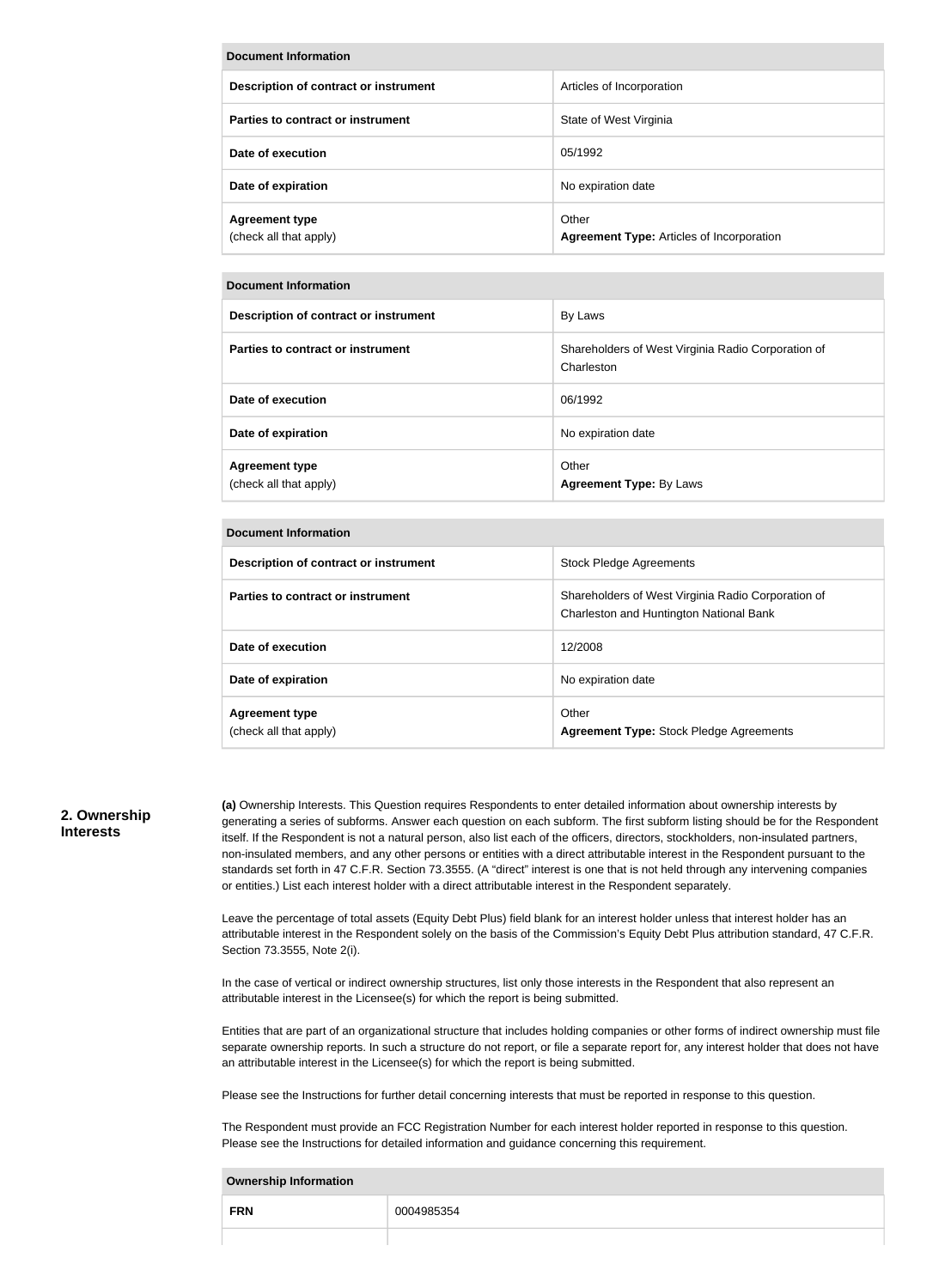| <b>Entity Name</b>                                                                                                               | West Virginia Radio Corporation of Charleston           |                        |                                   |
|----------------------------------------------------------------------------------------------------------------------------------|---------------------------------------------------------|------------------------|-----------------------------------|
| <b>Address</b>                                                                                                                   | PO Box                                                  |                        |                                   |
|                                                                                                                                  | <b>Street 1</b>                                         | 1251 Earl L. Core Road |                                   |
|                                                                                                                                  | <b>Street 2</b>                                         |                        |                                   |
|                                                                                                                                  | <b>City</b>                                             | Morgantown             |                                   |
|                                                                                                                                  | State ("NA" if non-U.S.<br>address)                     | <b>WV</b>              |                                   |
|                                                                                                                                  | <b>Zip/Postal Code</b>                                  | 26505                  |                                   |
|                                                                                                                                  | Country (if non-U.S.<br>address)                        | <b>United States</b>   |                                   |
| <b>Listing Type</b>                                                                                                              | Respondent                                              |                        |                                   |
| <b>Positional Interests</b><br>(check all that apply)                                                                            | Respondent                                              |                        |                                   |
| <b>Tribal Nation or Tribal</b><br><b>Entity</b>                                                                                  | Interest holder is not a Tribal nation or Tribal entity |                        |                                   |
| <b>Interest Percentages</b><br>(enter percentage values                                                                          | Voting                                                  | 0.0%                   | <b>Jointly Held?</b><br><b>No</b> |
| from 0.0 to 100.0)                                                                                                               | <b>Equity</b>                                           | 0.0%                   |                                   |
|                                                                                                                                  | <b>Total assets (Equity Debt</b><br>Plus)               | 0.0%                   |                                   |
| Does interest holder have an attributable interest in one or more broadcast stations<br>No<br>that do not appear on this report? |                                                         |                        |                                   |

|  | <b>Ownership Information</b> |                 |                      |
|--|------------------------------|-----------------|----------------------|
|  | <b>FRN</b>                   | 0019226190      |                      |
|  | <b>Name</b>                  | John R. Raese   |                      |
|  | <b>Address</b>               | PO Box          |                      |
|  |                              | <b>Street 1</b> | 1251 Earl L. Core Ro |
|  |                              | <b>Street 2</b> |                      |

| <b>Address</b>                                                             | PO Box                              |                        |
|----------------------------------------------------------------------------|-------------------------------------|------------------------|
|                                                                            | <b>Street 1</b>                     | 1251 Earl L. Core Road |
|                                                                            | <b>Street 2</b>                     |                        |
|                                                                            | <b>City</b>                         | Morgantown             |
|                                                                            | State ("NA" if non-U.S.<br>address) | <b>WV</b>              |
|                                                                            | <b>Zip/Postal Code</b>              | 26505                  |
|                                                                            | Country (if non-U.S.<br>address)    | <b>United States</b>   |
| <b>Listing Type</b>                                                        | Other Interest Holder               |                        |
| <b>Positional Interests</b><br>(check all that apply)                      | Officer, Director, Stockholder      |                        |
| Citizenship, Gender,                                                       | <b>Citizenship</b>                  | US                     |
| <b>Ethnicity, and Race</b><br><b>Information (Natural</b><br>Persons Only) | Gender                              | Male                   |
|                                                                            | <b>Ethnicity</b>                    | Not Hispanic or Latino |
|                                                                            |                                     |                        |
|                                                                            |                                     |                        |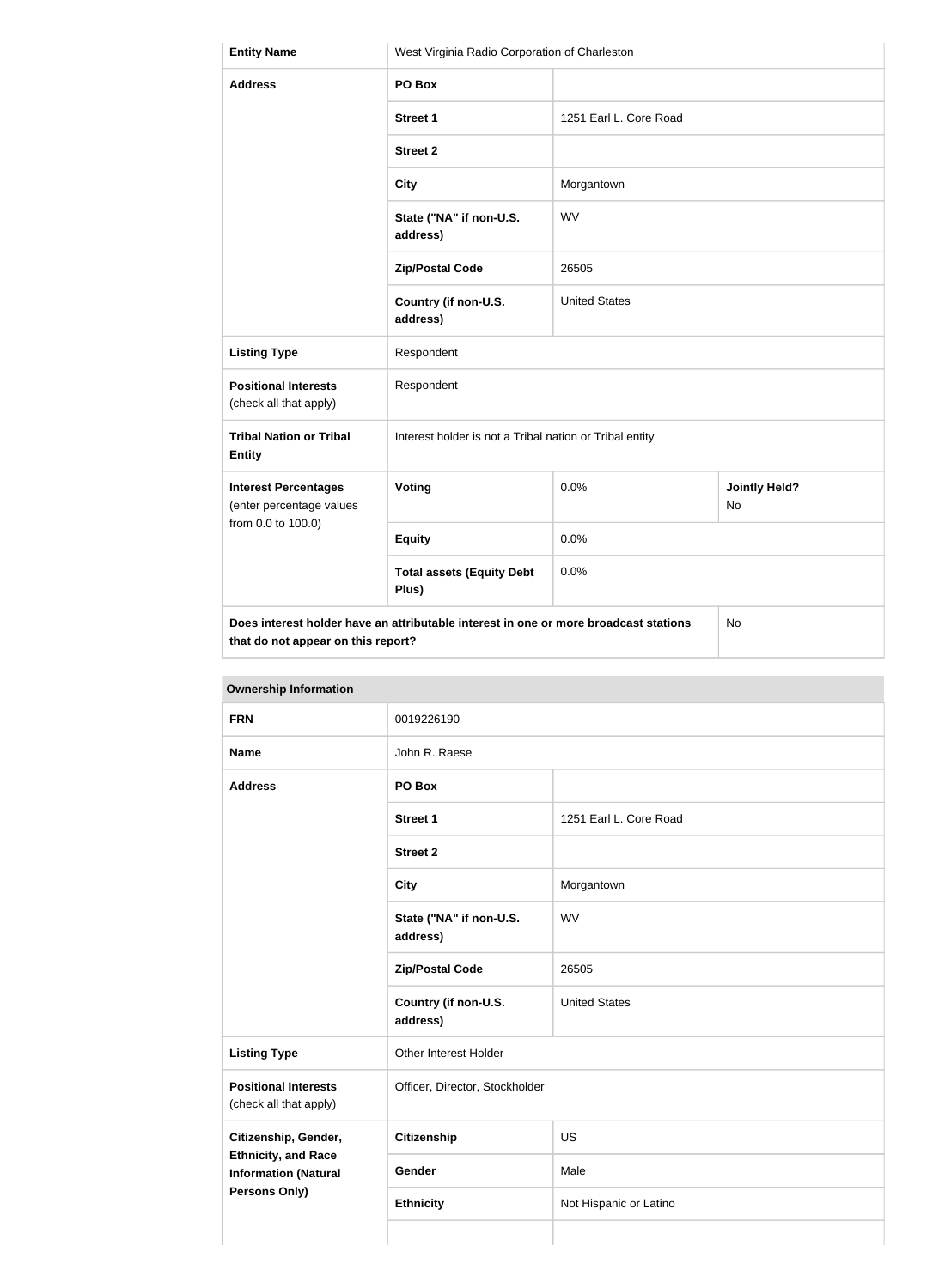|                                                                                                                            | Race                                      | White |                      |
|----------------------------------------------------------------------------------------------------------------------------|-------------------------------------------|-------|----------------------|
| <b>Interest Percentages</b><br>(enter percentage values<br>from 0.0 to 100.0)                                              | Voting                                    | 50.0% | Jointly Held?<br>No. |
|                                                                                                                            | <b>Equity</b>                             | 50.0% |                      |
|                                                                                                                            | <b>Total assets (Equity Debt</b><br>Plus) |       |                      |
| Does interest holder have an attributable interest in one or more broadcast stations<br>that do not appear on this report? |                                           |       | Yes                  |

# **Ownership Information FRN** 0019226224 **Name** David A. Raese **Address PO Box Street 1** 1251 Earl L. Core Road **Street 2 City** Morgantown **State ("NA" if non-U.S. address)** WV **Zip/Postal Code** 26505 **Country (if non-U.S. address)** United States

|                                                                                                           | Country (if non-U.S.<br>address) | <b>United States</b>   |                             |
|-----------------------------------------------------------------------------------------------------------|----------------------------------|------------------------|-----------------------------|
| <b>Listing Type</b>                                                                                       | Other Interest Holder            |                        |                             |
| <b>Positional Interests</b><br>(check all that apply)                                                     | Officer, Director, Stockholder   |                        |                             |
| Citizenship, Gender,<br><b>Ethnicity, and Race</b><br><b>Information (Natural</b><br><b>Persons Only)</b> | <b>Citizenship</b>               | <b>US</b>              |                             |
|                                                                                                           | Gender                           | Male                   |                             |
|                                                                                                           | <b>Ethnicity</b>                 | Not Hispanic or Latino |                             |
|                                                                                                           | Race                             | White                  |                             |
| <b>Interest Percentages</b><br>(enter percentage values                                                   | Voting                           | 50.0%                  | <b>Jointly Held?</b><br>No. |

| ontor poroomago varaoo |                                           |       | . |
|------------------------|-------------------------------------------|-------|---|
| from 0.0 to 100.0)     | <b>Equity</b>                             | 50.0% |   |
|                        | <b>Total assets (Equity Debt</b><br>Plus) |       |   |
|                        |                                           |       |   |

**Does interest holder have an attributable interest in one or more broadcast stations that do not appear on this report?**

# Yes

### **Ownership Information**

| <b>FRN</b>     | 0019226240      |                        |
|----------------|-----------------|------------------------|
| <b>Name</b>    | James M. Troy   |                        |
| <b>Address</b> | PO Box          |                        |
|                | <b>Street 1</b> | 1251 Earl L. Core Road |
|                | <b>Street 2</b> |                        |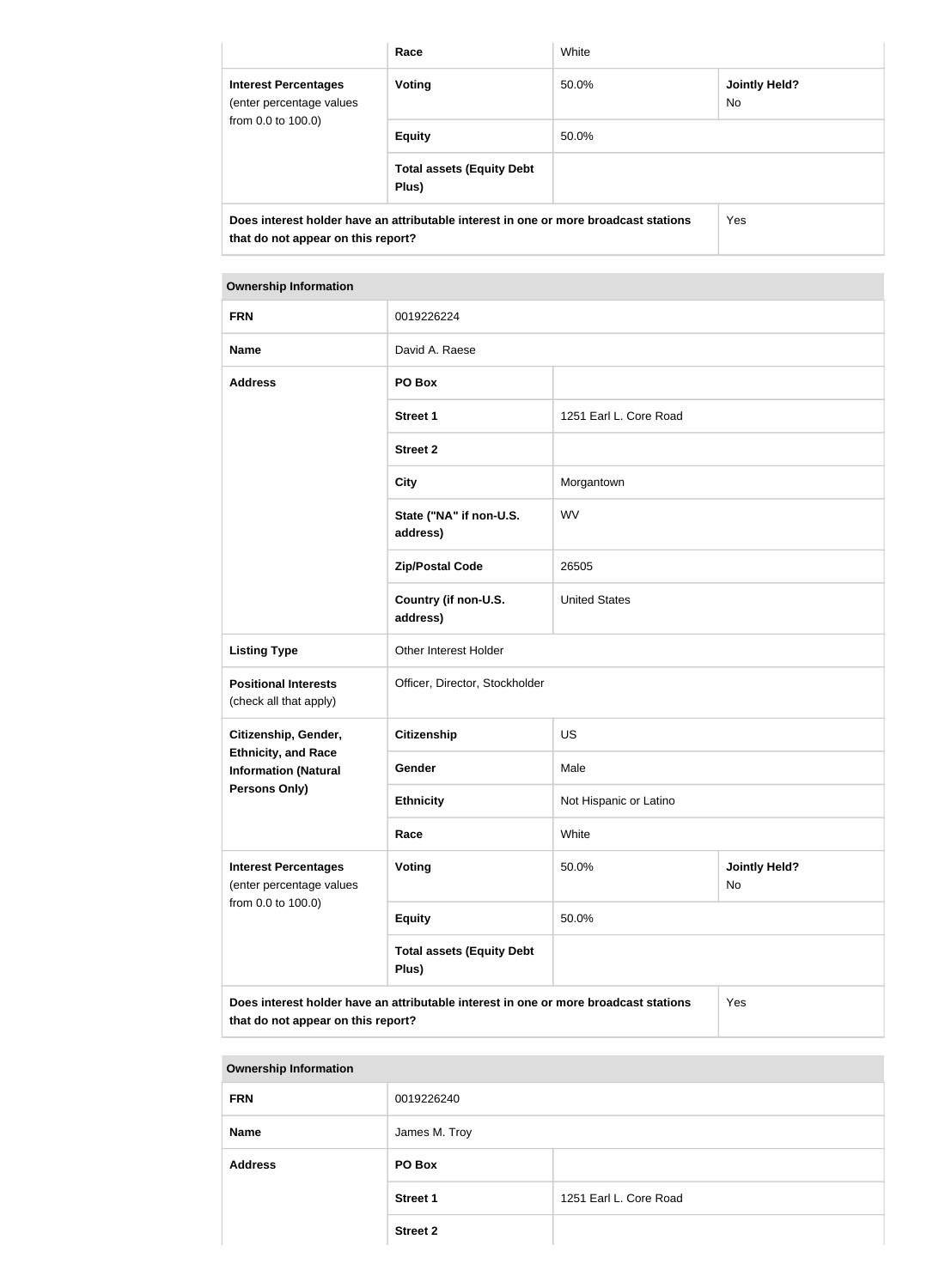|                                                                                                                                   | <b>City</b>                               | Morgantown             |                                   |
|-----------------------------------------------------------------------------------------------------------------------------------|-------------------------------------------|------------------------|-----------------------------------|
|                                                                                                                                   | State ("NA" if non-U.S.<br>address)       | <b>WV</b>              |                                   |
|                                                                                                                                   | <b>Zip/Postal Code</b>                    | 26505                  |                                   |
|                                                                                                                                   | Country (if non-U.S.<br>address)          | <b>United States</b>   |                                   |
| <b>Listing Type</b>                                                                                                               | Other Interest Holder                     |                        |                                   |
| <b>Positional Interests</b><br>(check all that apply)                                                                             | Officer, Director                         |                        |                                   |
| Citizenship, Gender,                                                                                                              | <b>Citizenship</b>                        | <b>US</b>              |                                   |
| <b>Ethnicity, and Race</b><br><b>Information (Natural</b>                                                                         | Gender                                    | Male                   |                                   |
| Persons Only)                                                                                                                     | <b>Ethnicity</b>                          | Not Hispanic or Latino |                                   |
|                                                                                                                                   | Race                                      | White                  |                                   |
| <b>Interest Percentages</b><br>(enter percentage values<br>from 0.0 to 100.0)                                                     | Voting                                    | 0.0%                   | <b>Jointly Held?</b><br><b>No</b> |
|                                                                                                                                   | <b>Equity</b>                             | 0.0%                   |                                   |
|                                                                                                                                   | <b>Total assets (Equity Debt</b><br>Plus) |                        |                                   |
| Does interest holder have an attributable interest in one or more broadcast stations<br>Yes<br>that do not appear on this report? |                                           |                        |                                   |

| Ownership information                                                      |                                     |                        |                      |
|----------------------------------------------------------------------------|-------------------------------------|------------------------|----------------------|
| <b>FRN</b>                                                                 | 0019226281                          |                        |                      |
| <b>Name</b>                                                                | J. Robert Gwynne                    |                        |                      |
| <b>Address</b>                                                             | PO Box                              |                        |                      |
|                                                                            | <b>Street 1</b>                     | 1251 Earl L. Core Road |                      |
|                                                                            | <b>Street 2</b>                     |                        |                      |
|                                                                            | <b>City</b>                         | Morgantown             |                      |
|                                                                            | State ("NA" if non-U.S.<br>address) | <b>WV</b>              |                      |
|                                                                            | <b>Zip/Postal Code</b>              | 26505                  |                      |
|                                                                            | Country (if non-U.S.<br>address)    | <b>United States</b>   |                      |
| <b>Listing Type</b>                                                        | Other Interest Holder               |                        |                      |
| <b>Positional Interests</b><br>(check all that apply)                      | Officer, Director                   |                        |                      |
| Citizenship, Gender,                                                       | <b>Citizenship</b>                  | US                     |                      |
| <b>Ethnicity, and Race</b><br><b>Information (Natural</b><br>Persons Only) | Gender                              | Male                   |                      |
|                                                                            | <b>Ethnicity</b>                    | Not Hispanic or Latino |                      |
|                                                                            | Race                                | White                  |                      |
| <b>Interest Percentages</b>                                                | <b>Voting</b>                       | 0.0%                   | <b>Jointly Held?</b> |

## **Ownership Information**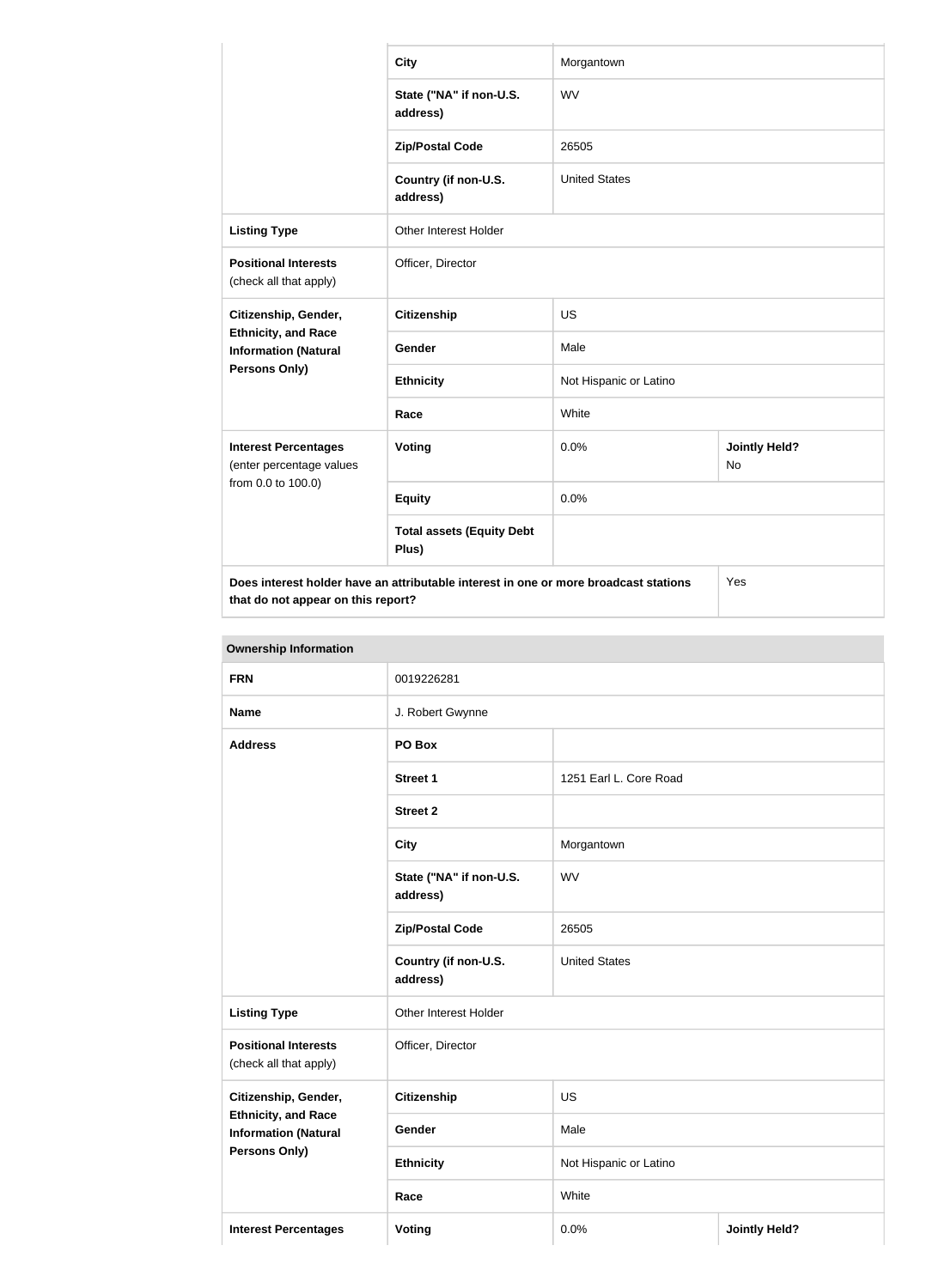| (enter percentage values<br>from 0.0 to 100.0)                                                                             |                                           |         | <b>No</b> |
|----------------------------------------------------------------------------------------------------------------------------|-------------------------------------------|---------|-----------|
|                                                                                                                            | <b>Equity</b>                             | $0.0\%$ |           |
|                                                                                                                            | <b>Total assets (Equity Debt</b><br>Plus) |         |           |
| Does interest holder have an attributable interest in one or more broadcast stations<br>that do not appear on this report? |                                           | Yes     |           |

# **Ownership Information FRN** 0019226471 Name **Name** Harvey H. Kercheval **Address PO Box Street 1** 1251 Earl L. Core Road **Street 2 City** Morgantown **State ("NA" if non-U.S. address)** WV **Zip/Postal Code** 26505 **Country (if non-U.S. address)** United States Listing Type **CE** Other Interest Holder **Positional Interests** (check all that apply) **Officer Citizenship, Gender, Ethnicity, and Race Information (Natural Persons Only) Citizenship** US Gender Male **Ethnicity** Not Hispanic or Latino **Race** White **Interest Percentages** (enter percentage values from 0.0 to 100.0) **Voting Voting Jointly Held?** No **Equity** 0.0% **Total assets (Equity Debt Plus) Does interest holder have an attributable interest in one or more broadcast stations**  Yes

**that do not appear on this report?**

| <b>Ownership Information</b> |                 |                           |
|------------------------------|-----------------|---------------------------|
| <b>FRN</b>                   | 0019226364      |                           |
| <b>Name</b>                  | Jeffrey Jenkins |                           |
| <b>Address</b>               | PO Box          |                           |
|                              | <b>Street 1</b> | 1111 Virginia Street East |
|                              | <b>Street 2</b> |                           |
|                              | <b>City</b>     | Charleston                |
|                              |                 |                           |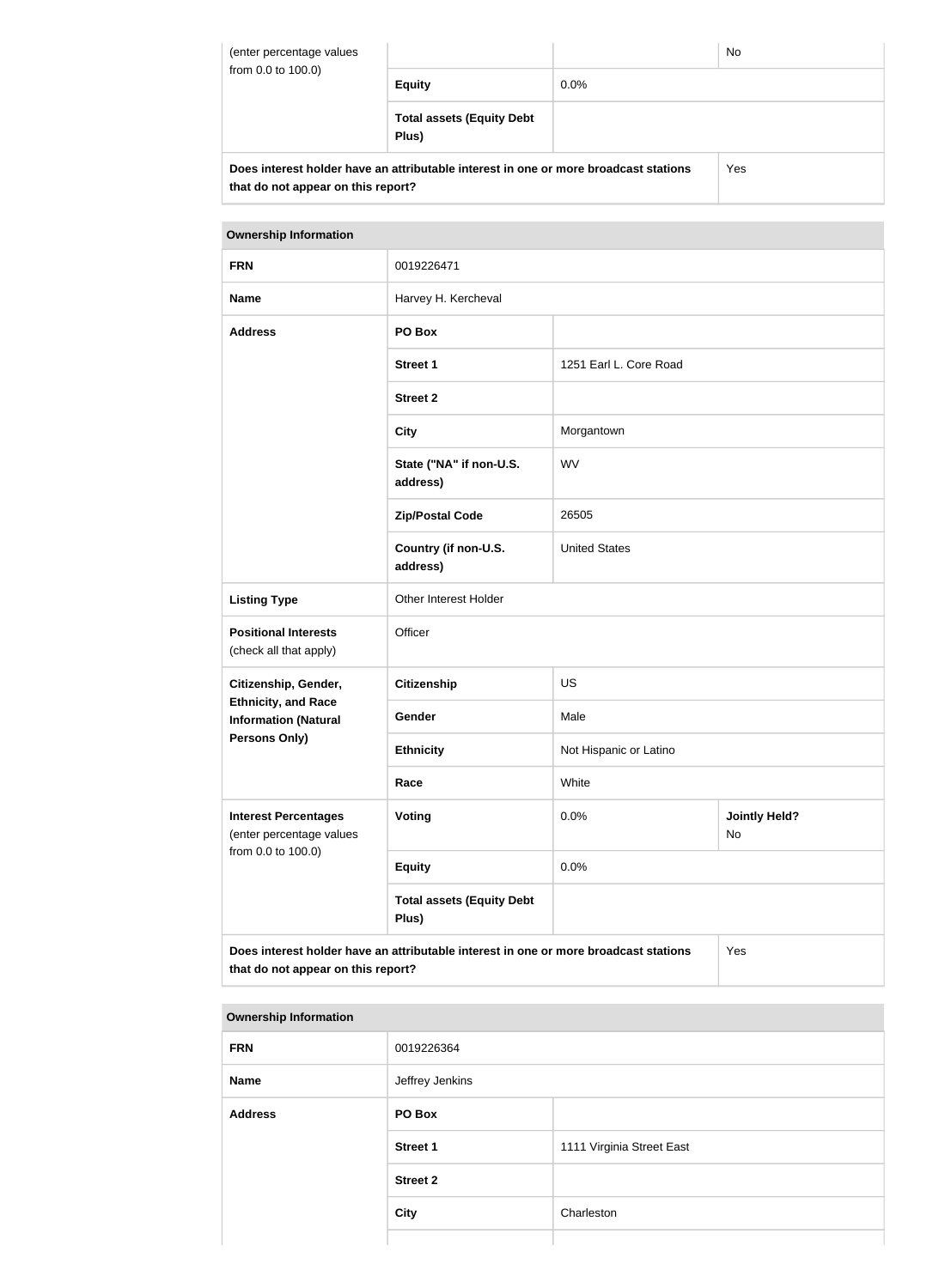|                                                           | State ("NA" if non-U.S.<br>address)                                                  | <b>WV</b>              |                                   |  |
|-----------------------------------------------------------|--------------------------------------------------------------------------------------|------------------------|-----------------------------------|--|
|                                                           | <b>Zip/Postal Code</b>                                                               | 25301                  |                                   |  |
|                                                           | Country (if non-U.S.<br>address)                                                     | <b>United States</b>   |                                   |  |
| <b>Listing Type</b>                                       | Other Interest Holder                                                                |                        |                                   |  |
| <b>Positional Interests</b><br>(check all that apply)     | Officer                                                                              |                        |                                   |  |
| Citizenship, Gender,                                      | <b>Citizenship</b>                                                                   | <b>US</b>              |                                   |  |
| <b>Ethnicity, and Race</b><br><b>Information (Natural</b> | Gender                                                                               | Male                   |                                   |  |
| <b>Persons Only)</b>                                      | <b>Ethnicity</b>                                                                     | Not Hispanic or Latino |                                   |  |
|                                                           | Race                                                                                 | White                  |                                   |  |
| <b>Interest Percentages</b><br>(enter percentage values   | Voting                                                                               | 0.0%                   | <b>Jointly Held?</b><br><b>No</b> |  |
| from 0.0 to 100.0)                                        | <b>Equity</b>                                                                        | 0.0%                   |                                   |  |
|                                                           | <b>Total assets (Equity Debt</b><br>Plus)                                            |                        |                                   |  |
|                                                           | Does interest holder have an attributable interest in one or more broadcast stations |                        | Yes                               |  |

**that do not appear on this report?**

| <b>FRN</b>                                                                    | 0019226307                          |                        |                            |  |
|-------------------------------------------------------------------------------|-------------------------------------|------------------------|----------------------------|--|
| <b>Name</b>                                                                   | Noel Richardson                     |                        |                            |  |
| PO Box<br><b>Address</b>                                                      |                                     |                        |                            |  |
|                                                                               | <b>Street 1</b>                     |                        | 1111 Virginia Street East  |  |
|                                                                               | <b>Street 2</b>                     |                        |                            |  |
|                                                                               | <b>City</b>                         | Charleston             |                            |  |
|                                                                               | State ("NA" if non-U.S.<br>address) | <b>WV</b>              |                            |  |
|                                                                               | <b>Zip/Postal Code</b>              | 25301                  |                            |  |
|                                                                               | Country (if non-U.S.<br>address)    | <b>United States</b>   |                            |  |
| <b>Listing Type</b>                                                           | Other Interest Holder               |                        |                            |  |
| <b>Positional Interests</b><br>(check all that apply)                         | Officer                             |                        |                            |  |
| Citizenship, Gender,                                                          | Citizenship                         | <b>US</b>              |                            |  |
| <b>Ethnicity, and Race</b><br><b>Information (Natural</b>                     | Gender                              | Male                   |                            |  |
| Persons Only)                                                                 | <b>Ethnicity</b>                    | Not Hispanic or Latino |                            |  |
|                                                                               | Race<br>White                       |                        |                            |  |
| <b>Interest Percentages</b><br>(enter percentage values<br>from 0.0 to 100.0) | <b>Voting</b>                       | 0.0%                   | <b>Jointly Held?</b><br>No |  |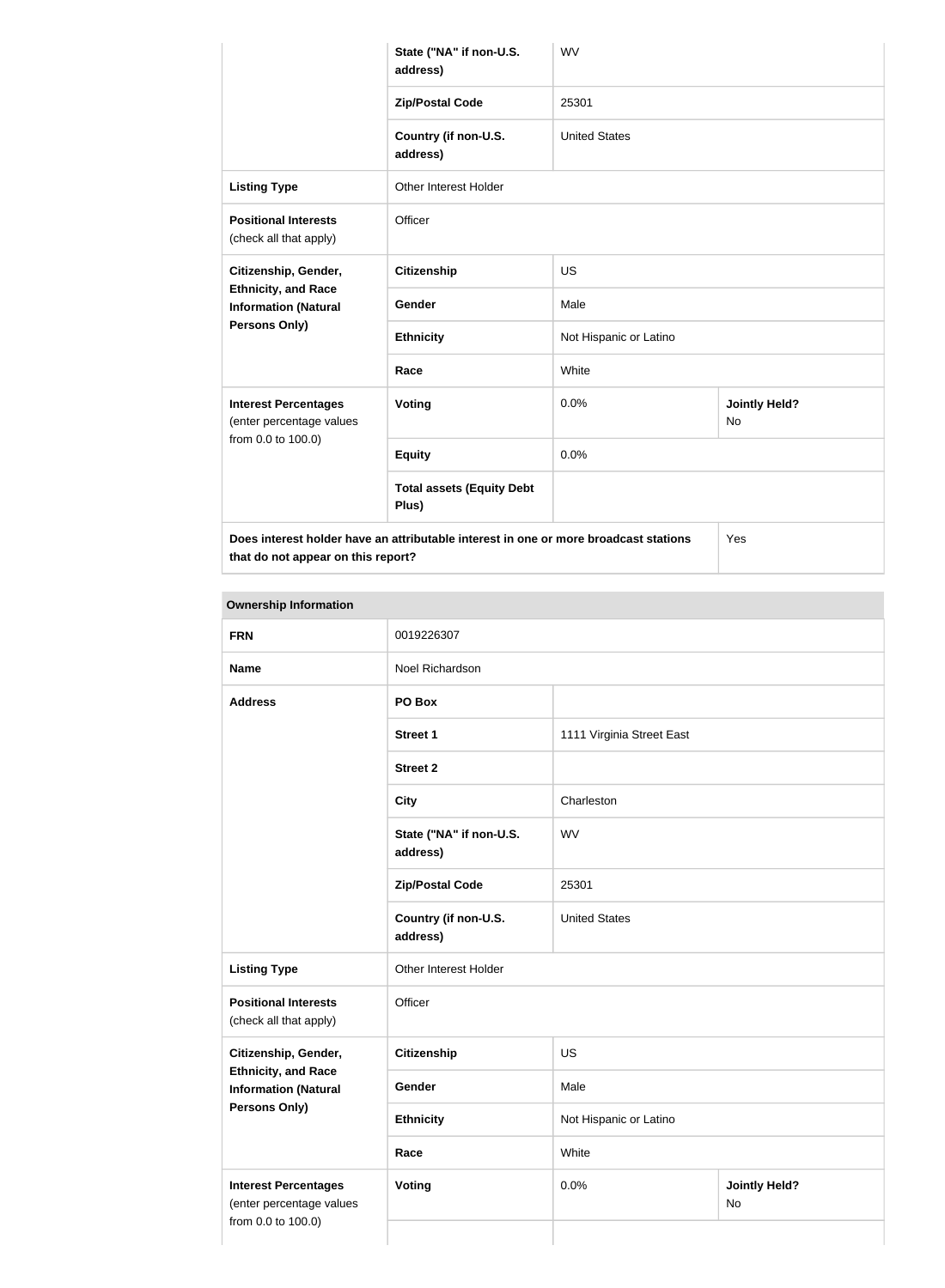|                                    | <b>Equity</b>                                                                        | $0.0\%$ |     |
|------------------------------------|--------------------------------------------------------------------------------------|---------|-----|
|                                    | <b>Total assets (Equity Debt</b><br>Plus)                                            |         |     |
| that do not appear on this report? | Does interest holder have an attributable interest in one or more broadcast stations |         | Yes |

| <b>Ownership Information</b>                              |                                                                                      |                        |                            |  |
|-----------------------------------------------------------|--------------------------------------------------------------------------------------|------------------------|----------------------------|--|
| <b>FRN</b>                                                | 0023148133                                                                           |                        |                            |  |
| <b>Name</b>                                               | Lisa Saurborn                                                                        |                        |                            |  |
| <b>Address</b>                                            | PO Box                                                                               |                        |                            |  |
|                                                           | <b>Street 1</b>                                                                      | 1251 Earl L. Core Road |                            |  |
|                                                           | <b>Street 2</b>                                                                      |                        |                            |  |
|                                                           | <b>City</b>                                                                          | Morgantown             |                            |  |
|                                                           | State ("NA" if non-U.S.<br>address)                                                  | <b>WV</b>              |                            |  |
|                                                           | <b>Zip/Postal Code</b>                                                               | 26505                  |                            |  |
|                                                           | Country (if non-U.S.<br>address)                                                     | <b>United States</b>   |                            |  |
| <b>Listing Type</b>                                       | <b>Other Interest Holder</b>                                                         |                        |                            |  |
| <b>Positional Interests</b><br>(check all that apply)     | Officer                                                                              |                        |                            |  |
| Citizenship, Gender,                                      | <b>Citizenship</b>                                                                   | <b>US</b>              |                            |  |
| <b>Ethnicity, and Race</b><br><b>Information (Natural</b> | Gender                                                                               | Female                 |                            |  |
| <b>Persons Only)</b>                                      | <b>Ethnicity</b>                                                                     | Not Hispanic or Latino |                            |  |
|                                                           | Race                                                                                 | White                  |                            |  |
| <b>Interest Percentages</b><br>(enter percentage values   | <b>Voting</b>                                                                        | 0.0%                   | <b>Jointly Held?</b><br>No |  |
| from 0.0 to 100.0)                                        | <b>Equity</b>                                                                        | 0.0%                   |                            |  |
|                                                           | <b>Total assets (Equity Debt</b><br>Plus)                                            |                        |                            |  |
| that do not appear on this report?                        | Does interest holder have an attributable interest in one or more broadcast stations |                        | Yes                        |  |

### **Ownership Information**

| <b>FRN</b>     | 0019226232                          |                        |
|----------------|-------------------------------------|------------------------|
| <b>Name</b>    | Dale B. Miller                      |                        |
| <b>Address</b> | PO Box                              |                        |
|                | <b>Street 1</b>                     | 1251 Earl L. Core Road |
|                | <b>Street 2</b>                     |                        |
|                | <b>City</b>                         | Morgantown             |
|                | State ("NA" if non-U.S.<br>address) | WV                     |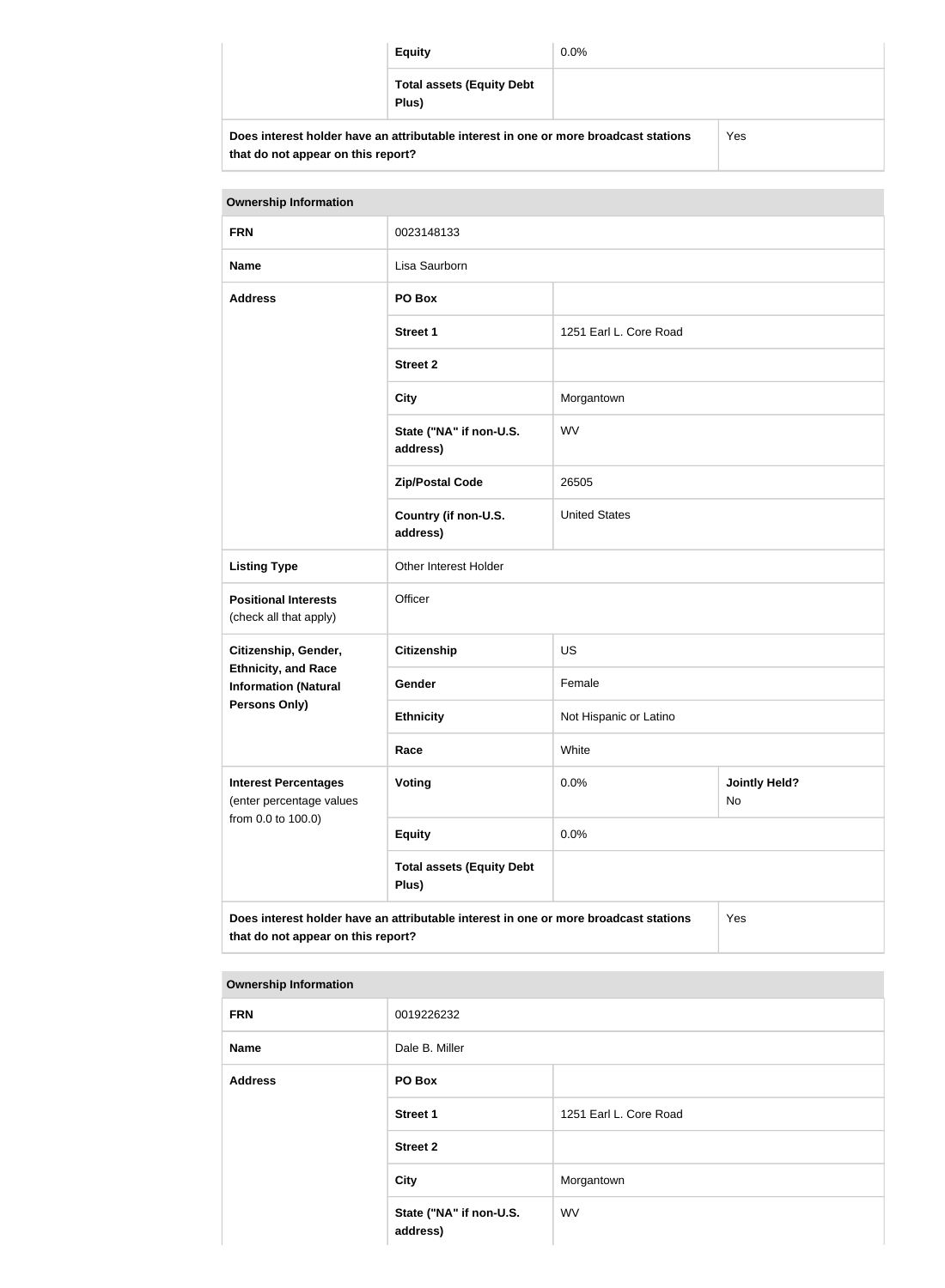|                                                           | <b>Zip/Postal Code</b>                                                               | 26505                  |                                   |  |
|-----------------------------------------------------------|--------------------------------------------------------------------------------------|------------------------|-----------------------------------|--|
|                                                           | Country (if non-U.S.<br>address)                                                     | <b>United States</b>   |                                   |  |
| <b>Listing Type</b>                                       | Other Interest Holder                                                                |                        |                                   |  |
| <b>Positional Interests</b><br>(check all that apply)     | Officer, Director                                                                    |                        |                                   |  |
| Citizenship, Gender,                                      | <b>Citizenship</b>                                                                   | <b>US</b>              |                                   |  |
| <b>Ethnicity, and Race</b><br><b>Information (Natural</b> | Gender                                                                               | Male                   |                                   |  |
| Persons Only)                                             | <b>Ethnicity</b>                                                                     | Not Hispanic or Latino |                                   |  |
|                                                           | Race                                                                                 | White                  |                                   |  |
| <b>Interest Percentages</b><br>(enter percentage values   | Voting                                                                               | 0.0%                   | <b>Jointly Held?</b><br><b>No</b> |  |
| from 0.0 to 100.0)                                        | <b>Equity</b>                                                                        | 0.0%                   |                                   |  |
|                                                           | <b>Total assets (Equity Debt</b><br>Plus)                                            |                        |                                   |  |
| that do not appear on this report?                        | Does interest holder have an attributable interest in one or more broadcast stations |                        | Yes                               |  |
|                                                           | (b) Pecpendent cortifies that any interacts including equity financial or vating     |                        | $V_{\Omega}$                      |  |

| (b) Respondent certifies that any interests, including equity, financial, or voting | Yes |
|-------------------------------------------------------------------------------------|-----|
| interests, not reported in this filing are non-attributable.                        |     |
| If "No," submit as an exhibit an explanation.                                       |     |
|                                                                                     |     |

| (c) Does the Respondent or any reported interest holder<br>hold an attributable interest in any newspaper entities in | No. |
|-----------------------------------------------------------------------------------------------------------------------|-----|
| the same market as any station for which this report is                                                               |     |
| filed, as defined in 47 C.F.R. Section 73.3555?                                                                       |     |
| If "Yes," provide information describing the interest(s), using                                                       |     |
| EITHER the subform OR the spreadsheet option below.                                                                   |     |
| Respondents with a large number (50 or more) of entries to                                                            |     |
| submit should use the spreadsheet option.                                                                             |     |
| NOTE: Spreadsheets must be submitted in a special XML                                                                 |     |
| Spreadsheet format with the appropriate structure that is                                                             |     |
| specified in the documentation. For instructions on how to                                                            |     |
| use the spreadsheet option to complete this question                                                                  |     |
| (including templates to start with), please Click Here.                                                               |     |
| If using the subform, leave the percentage of total assets                                                            |     |
| (Equity Debt Plus) field blank for an interest holder unless                                                          |     |
| that interest holder has an attributable interest in the                                                              |     |
| newspaper entity solely on the basis of the Commission's                                                              |     |
| Equity Debt Plus attribution standard, 47 C.F.R. Section                                                              |     |
| 73.3555, Note 2(i). If using an XML Spreadsheet, enter "NA"                                                           |     |
| into the percentage of total assets (Equity Debt Plus) field                                                          |     |
| for an interest holder unless that interest holder has an                                                             |     |
| attributable interest in the newspaper entity solely on the                                                           |     |
| basis of the Commission's Equity Debt Plus attribution                                                                |     |
| standard.                                                                                                             |     |
|                                                                                                                       |     |
|                                                                                                                       |     |
|                                                                                                                       |     |
|                                                                                                                       |     |
|                                                                                                                       |     |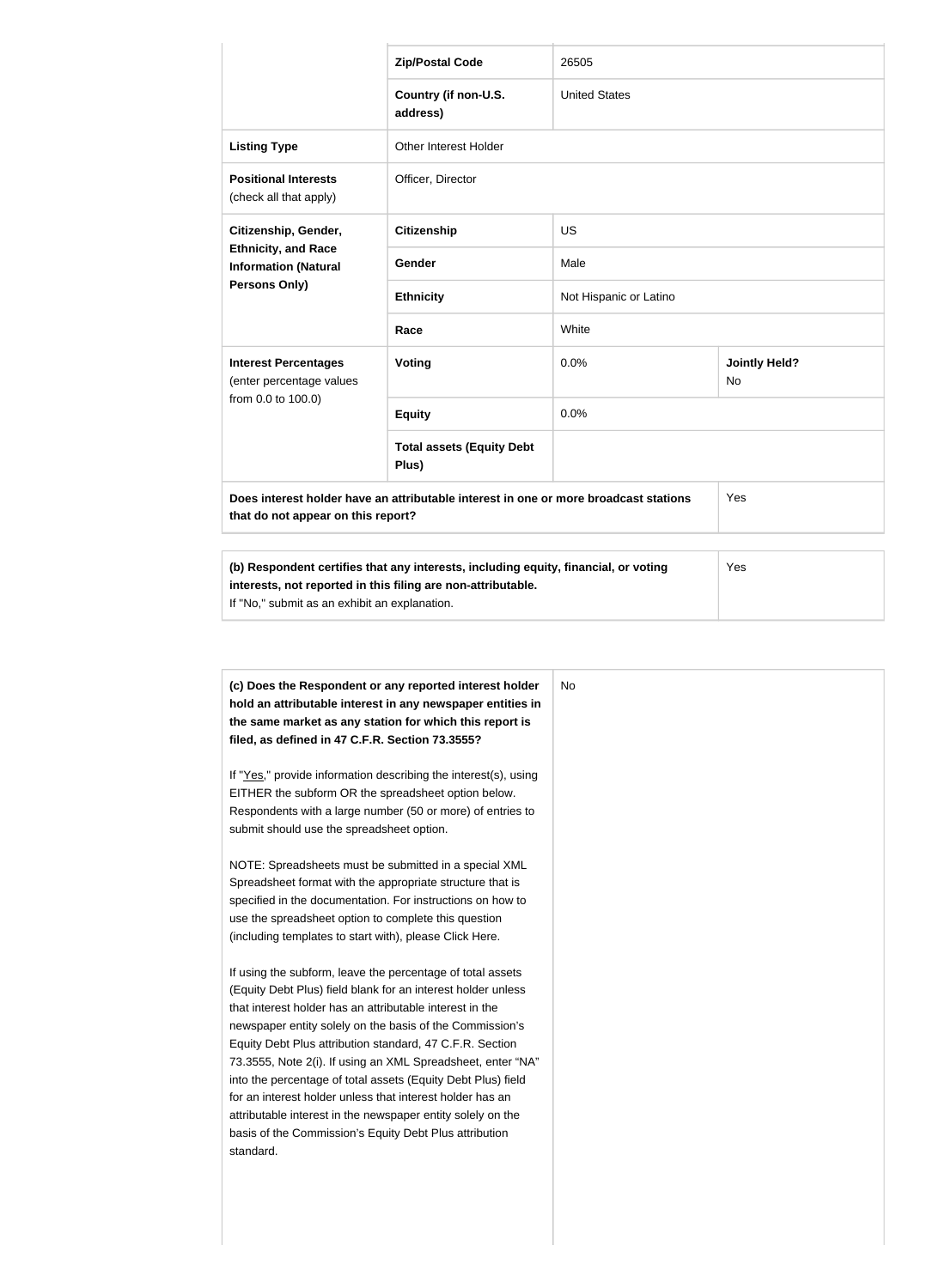#### **(d) Are any of the individuals listed as an attributable interest holder in the Respondent married to each other or related to each other as parentchild or as siblings?** Yes

If "Yes," provide the following information for each such the relationship.

### **Family Relationships**

| .            |            |             |               |
|--------------|------------|-------------|---------------|
| <b>FRN</b>   | 0019226190 | <b>Name</b> | John R Raese  |
| <b>FRN</b>   | 0019226224 | <b>Name</b> | David A Raese |
| Relationship | Siblings   |             |               |

| (e) Is Respondent seeking an attribution exemption for any officer or director with<br>duties wholly unrelated to the Licensee(s)?                                                                                             | <b>No</b> |
|--------------------------------------------------------------------------------------------------------------------------------------------------------------------------------------------------------------------------------|-----------|
| If "Yes," complete the information in the required fields and submit an Exhibit fully describing<br>that individual's duties and responsibilities, and explaining why that individual should not be<br>attributed an interest. |           |

### **3. Organizational Chart (Licensees Only)**

Attach a flowchart or similar document showing the Licensee's vertical ownership structure including the Licensee and all entities that have attributable interests in the Licensee. Licensees with a single parent entity may provide a brief explanatory textual Exhibit in lieu of a flowchart or similar document. Licensees without parent entities should so indicate in a textual Exhibit.

### **Non-Licensee Respondents should select "N/A" in response to this question.**

| <b>File Name</b>                                                   | <b>Uploaded</b><br>By | <b>Attachment</b><br>Type | <b>Description</b> |
|--------------------------------------------------------------------|-----------------------|---------------------------|--------------------|
| WV Radio Corp. - 2017 Biennial Ownership Report - Ownership Chart. | Applicant             | Ownership                 | Ownership          |
| pdf                                                                |                       | Chart                     | Chart              |

### **Section III - Certification**

| <b>Section</b>                  | Question                                                                                                                                                                                                                                                                                                                | <b>Response</b>                                                                                                                                                        |
|---------------------------------|-------------------------------------------------------------------------------------------------------------------------------------------------------------------------------------------------------------------------------------------------------------------------------------------------------------------------|------------------------------------------------------------------------------------------------------------------------------------------------------------------------|
| <b>Authorized Party to Sign</b> | WILLFUL FALSE STATEMENTS ON<br>THIS FORM ARE PUNISHABLE BY<br>FINE AND/OR IMPRISONMENT (U.S.<br>CODE, TITLE 18, SECTION 1001), AND<br>/OR REVOCATION OF ANY STATION<br>LICENSE -- OR CONSTRUCTION<br>PERMIT (U.S. CODE, TITLE 47,<br>SECTION $312(a)(1)$ ), AND/OR<br>FORFEITURE (U.S. CODE, TITLE 47,<br>SECTION 503). |                                                                                                                                                                        |
| <b>Certification</b>            | I certify that I have examined this report<br>and that to the best of my knowledge and<br>belief, all statements in this report are<br>true, correct and complete.                                                                                                                                                      | <b>Official Title: President</b><br>Exact Legal Title or Name of Respondent:<br><b>West Virginia Radio Corporation of</b><br><b>Charleston</b><br>Name: Dale B. Miller |

### **Certification**